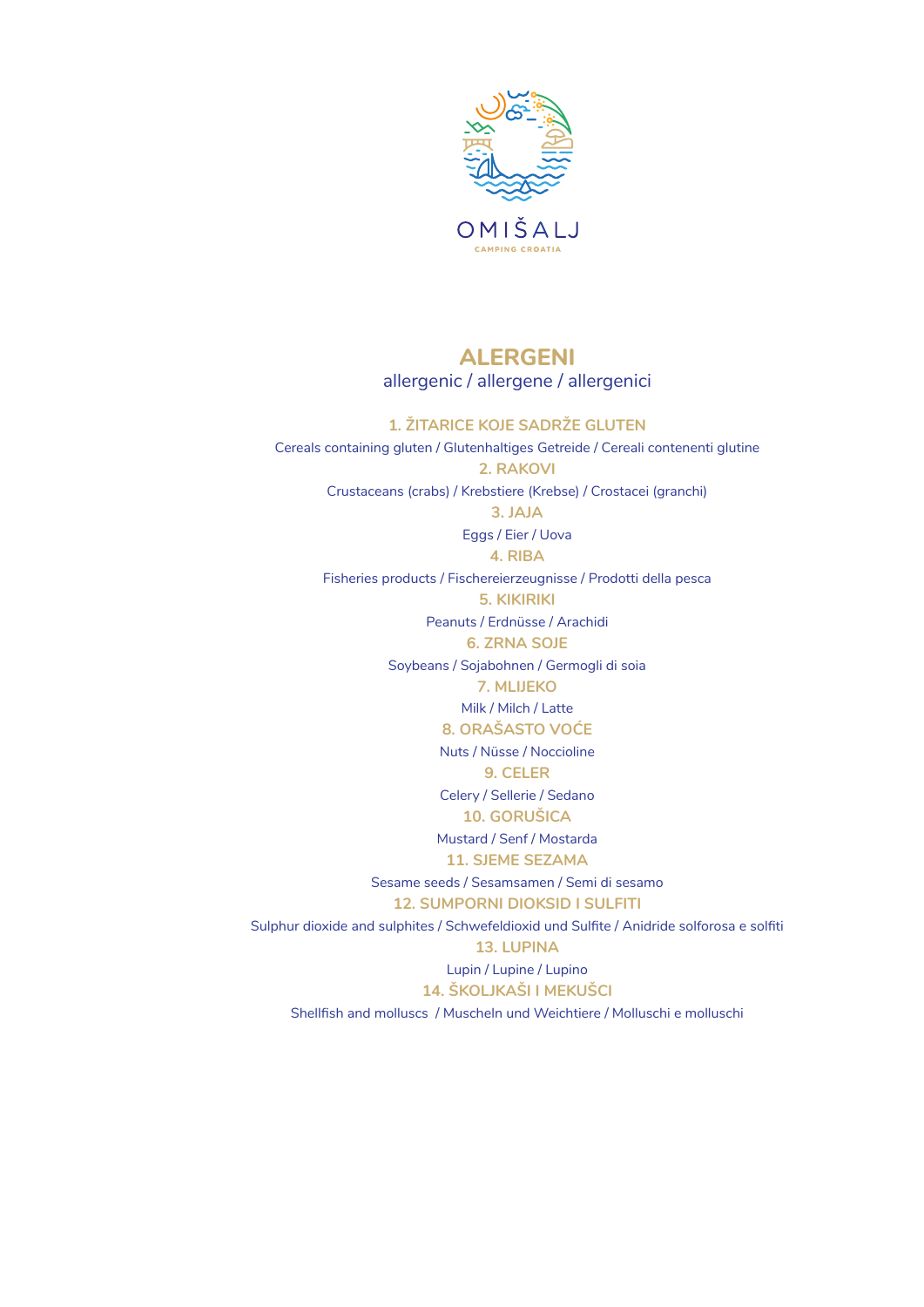# **HLADNA PREDJELA** cold dishes / kalte gerichte / piatti freddi

## **ISTARSKI PRŠUT 100g**

ISTRIAN PROSCIUTTO ISTRIANISCHER ROHSCHINKEN PROSCIUTTO ISTRIANO **80,00 kn**

#### **SLAVONSKI KULEN 100g**

#### **ISTARSKA KOBASICA S TARTUFIMA 100g**

ISTRIAN TRUFFLE SAUSAGE ISTRISCHE WURST MIT TRÜFFELN SALSICCIA ISTRIANA CON TARTUFI **95,00 kn**

#### **GORANSKA SALAMA OD VEPRA 100g**

WILD BOAR SALAMI FROM GORSKI KOTAR WILDSCHWEINWURST AUS GORSKI KOTAR SALAME DI CINGHIALE DEL GORSKI KOTAR **95,00 kn**

#### **BRESAOLA (sušeni juneći pršut) 100g**  BRESAOLA (dried beef prosciutto)

BRESAOLA (luftgetrockneter Rinderschinken) BRESAOLA (prosciutto di manzo essiccato) **95,00 kn**

#### **JANJEĆA PAŠTETA 100g** LAMB PÂTÉ

LAMMPASTETE PATÉ DI AGNELLO **65,00 kn**

**(fino dimljena kobasica kontinentalne Hrvatske)** SLAVONIAN KULEN (smoked sausage made in continental Croatia) SLAWONISCHER KULEN (geräucherte Rohwurst aus Kontinentalkroatien) KULEN DELLA SLAVONIA (salsiccia affumicata della Croazia continentale) **110,00 kn 7**

# **PLATA CROATA 100g (slavonski kulen, kobasica s tartufima, pršut, salama od vepra, janjeća pašteta)** CROATA PLATTER (Slavonian kulen, truffle sausage, prosciutto, wild boar salami, lamb pâté) PLATTE CROATA (Slawonischer Kulen, Wurst mit Trüffeln, Schinken, Wild Schweinwurst, Lammpastete) PIATTO CROATA (kulen della Slavonia, salsiccia con tartufi, prosciutto, salame di cinghiale, paté di agnello)  **130,00 kn PAŠKI OVČJI SIR** SHEEP CHEESE FROM PAG ISLAND SCHAFKÄSE VON DER INSEL PAG FORMAGGI DI PECORA DALL'ISOLA DI PAG **85,00 kn IZBOR TRI VRSTE SIREVA (ovčji, kravlji i kozji) 100g** SELECTION OF THREE CHEESES (sheep milk, cow milk and goat milk cheese) AUSWAHL DREIER KÄSESORTEN (Schafs-, Kuh- und Ziegenkäse) SELEZIONE DI TRE TIPI DI FORMAGGI (di latte di pecora, latte vaccino e latte di capra) **100,00 kn PRŠUT OD SABLJARKE 100g**  SWORDFISH PROSCIUTTO **SCHWERTFISCHSCHINKEN** PROSCIUTTO DI PESCE SPADA **110,00 kn DIMLJENI LOSOS SA KREMOM OD HRENA I KAPARA 100g**  SMOKED SALMON WITH HORSERADISH AND CAPER SAUCE GERÄUCHERTER LACHS IN RETTICH- UND KAPERNSAUCE SALMONE AFFUMICATO CON CREMA DI CREN E CAPPERI **95,00 kn 7,5 7 4,7 4, 7 7**



**SELEKCIJA MARINIRANIH MORSKIH PLODOVA 2 osobe (srdele marinada, dimljeni inćuni, tuna, brancin, dimljene dagnje, sabljarka, motar, kapari) 200g** SELECTION OF MARINATED SEAFOOD, for 2 persons (sardines, anchovies, tuna, sea bass, smoked mussels, sea fennel, capers) AUSWAHL AN MARINIERTEN MEERESFRÜCHTEN für 2 Personen (Sardinen, Anchovis, Thunfisch, Wolfsbarsch, geräucherte Miesmuscheln, Meerfenchel, Kapern) SELEZIONE DI FRUTTI DI MARE MARINATI, 2 persone (sardine, alici, tonno, branzino, cozze affumicate, finocchio marino, capperi)



**165,00 kn**

**7**



**7,5**

**1,2,4,14**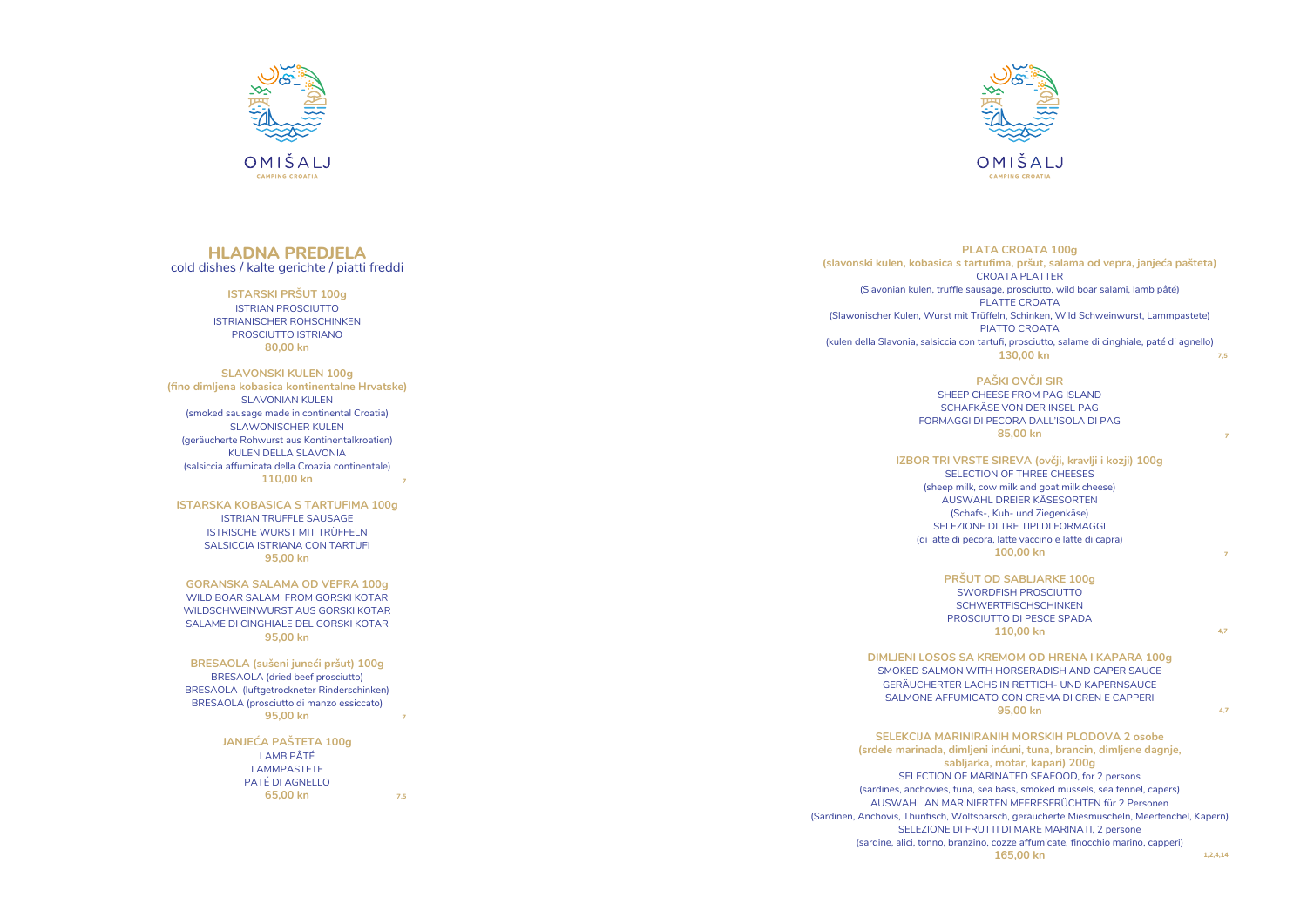

OMIŠAL.

# **OBROČNE SALATE**

# main-course salads / salate als hauptspeise / insalatone

#### **RIKULA OMI**

#### **TUNA NICOSIE**

**(file tune, mahune, jaje, masline, zelena salata, kukuruz, cherry rajčice)** (tuna fillet, green beans, egg, olives, lettuce, corn, cherry tomatoes ) (Thunfischfilet, Schnittbohnen, Eier, Oliven, grüner Salat, Mais, Kirschtomaten) (filetto di tonno, fagiolini, uovo, olive, lattuga, mais, pomodori ciliegini) **74,00 kn** 

#### **CESAR SALATA S PILETINOM**

**(inćuni, kozice, baby mozzarella, dimljene dagnje, pinjoli, riga)** (anchovies, prawns, baby mozzarella, smoked mussels, pine nuts, arugula) (Anchovis, Garnelen, Mini Mozzarella, geräucherte Miesmuscheln, Pinienkerne, Rucola) (alici, gamberetti, mozzarelline, cozze affumicate, pinoli, rucola) **58,00 kn 4,7,14,8**

#### **SIPA MARIS**

**(pečene tikvice, rajčica, slanutak, riga)**  MARIS CUTTLEFISH (fried zucchini, tomato, chickpeas, arugula) TINTENFISCH MARIS (Gebratene Zucchini, Tomaten, Kichererbsen, Rucola) SEPPIA MARIS (zucchine al forno, pomodoro, ceci, rucola) **78,00 kn**

**(pileći file, zelena salata, dresing, grana padano, čips od pancete, krutoni)** CAESAR SALAD WITH CHICKEN (lettuce, chicken, dressing, grana padano cheese, bacon chips, crouton) CAESAR SALAT MIT HÄNCHENBRUSTFILE (Grüner Salat, Hänchenbrustfile, Dressing, Grana Padano Käse, Speckchips, Crouton) INSALATA CAESAR CON POLLO (lattuga, pollo, condimento, grana padano, patatine di pancetta, crostino) **68,00 kn 3,1,7**

#### **CAPRESE BURATTA**

**(dvije vrste rajčice, bosiljak, krema aceto balsamico)** (different types of tomatoes, basil, balsamic vinegar cream) (mehrere Tomatensorten, Basilikum, Balsamico Creme) (vari tipi di pomodori, basilico, crema di aceto balsamico) **67,00 kn**

# **JUHE** soups / suppen / zuppe

**DNEVNA JUHA** SOUP OF THE DAY TAGESSUPPE ZUPPA DEL GIORNO **35,00 kn**

**BISTRA GOVEĐA JUHA** BEEF SOUP RINDFLEISCHSUPPE BROOD DI MANZO **35,00 kn**



 **3,4**

**4**

**7**

**1,9**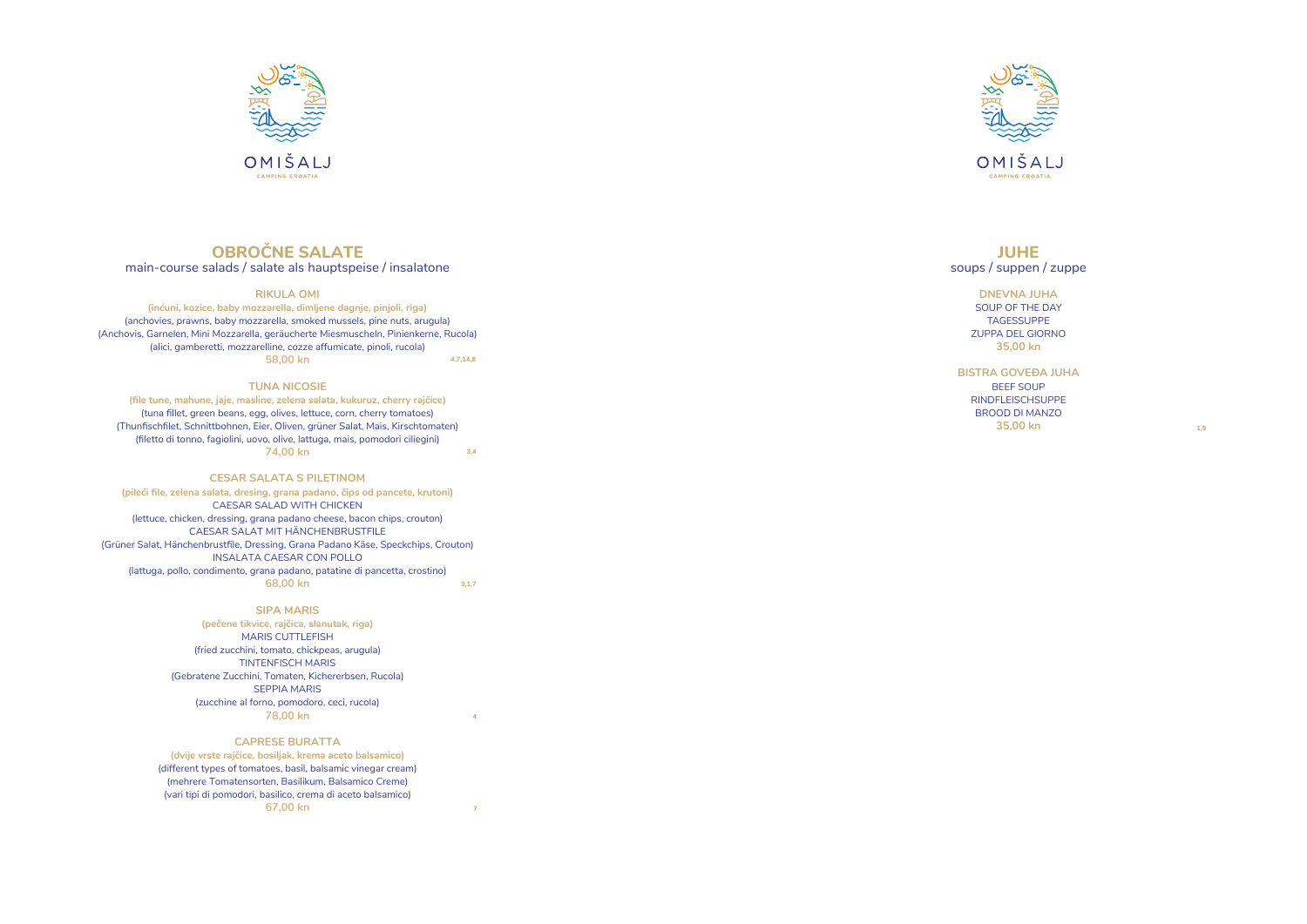

OMIŠALJ CAMPING CROATI



# **TOPLA PREDJELA** warm dishes / warme gerichte / piatti caldi

| ŠKAMPI NA BUZARU / ŽARU 500g                 |
|----------------------------------------------|
| <b>BUZARA-STYLE PRAWNS OR GRILLED PRAWNS</b> |
| GARNELEN AUF BUZARA-ART ODER VOM GRILL       |
| SCAMPI ALLA BUZARA O ALLA GRIGLIA            |
| 330,00 kn / 275,00 kn                        |

**56,00 kn**

# **ŠURLICE S LOSOSOM**

# **ŠURLICE S MJEŠANIM GLJIVAMA I GORGONZOLOM**

| <b>JAKOBOVE KAPICE / CAPESANTE gratinirane (porcija 3 kom)</b> |             |
|----------------------------------------------------------------|-------------|
| SCALLOPS au gratin (portion 3 pcs)                             |             |
| JAKOBSMUSCHELN gratiniert (Portion 3 Stück)                    |             |
| <b>CAPESANTE</b> gratinata (porzione 3 pezzi)                  |             |
| 130,00 kn                                                      | 1.4         |
|                                                                |             |
| <b>DAGNJE NA BUZARU 500g</b>                                   |             |
| <b>BUZARA-STYLE MUSSELS</b>                                    |             |
| MIESMUSCHELN AUF BUZARA-ART                                    |             |
| <b>COZZE ALLA BUZARA</b>                                       |             |
| 88,00 kn                                                       | 14,12       |
| RIŽOTO SA SVJEŽIM PLODOVIMA MORA                               |             |
| FRESH SEAFOOD RISOTTO                                          |             |
| FRISCHEN RISOTTO MIT MEERESFRÜCHTEN                            |             |
| RISOTTO AL FRUTTI DI MARE FRESCO                               |             |
| 98,00 kn                                                       |             |
|                                                                | 2,4,7,12,14 |
| <b>RIŽOTO SA SIPOM</b>                                         |             |
| <b>CUTTLEFISH RISOTTO</b>                                      |             |
| <b>RISOTTO MIT TINTENFISCH</b>                                 |             |
| <b>RISOTTO ALLE SEPPIE</b>                                     |             |
| 92,00 kn                                                       | 7,12,14     |
|                                                                |             |
| <b>ZELENI REZANCI S KOZICAMA</b>                               |             |
| <b>GREEN TAGLIATELLE WITH PRAWNS</b>                           |             |
| <b>GRÜNE NUDELN MIT GARNELEN</b>                               |             |
| <b>TAGLIATELLE VERDI CON GAMBERI</b>                           |             |
| 95,00 kn                                                       | 1, 2, 7, 12 |
|                                                                |             |
| POHANI SIR, MOZZARELLA                                         |             |
| FRIED MOZZARELLA                                               |             |
| <b>FRITTIERTER MOZZARELLA</b>                                  |             |
| MOZZARELLA FRITTA                                              |             |

#### **MAKARUNI S RAGUOM OD TELETINE (tjestenina s otoka Krka)** MAKARUNI PASTA WITH VEAL RAGOUT

**(tjestenina s otoka Krka)**  "ŠURLICE" SMOKED WITH SALMON (homemade pasta from island of Krk) "ŠURLICE" GERÄUCHERTE MIT LACHS (hausgemachte Pasta von der Insel Krk) "ŠURLICE" CON SALMONE AFFUMICATO (pasta fatta in casa dell'isola di Krk) **99,00 kn 1,3,4,7,12**

> (homemade pasta from island of Krk) MAKARUNI MIT KALBSRAGOUT (Traditionelle Nudeln von der Insel Krk) MAKARUNI AL RAGÙ DI VITELLO (pasta dell'isola di Veglia) **95,00 kn**

# **MAKARUNI S KOZICAMA I TARTUFIMA**

**(tjestenina s otoka Krka)** ŠURLICE PASTA WITH MIXED MUSHROOMS AND GORGONZOLA (homemade pasta from island of Krk) ŠURLICE MIT PILZMISCHUNG UND GORGONZOLA (Traditionelle Nudeln von der Insel Krk) ŠURLICE CON FUNGHI MISTI E GORGONZOLA (pasta dell'isola di Veglia) **91,00 kn 1,3,7**

> **(tjestenina s otoka Krka)** MAKARUNI PASTA WITH PRAWNS AND TRUFFLES (homemade pasta from island of Krk) MAKARUNI MIT GARNELEN UND TRÜFFELN (Traditionelle Nudeln von der Insel Krk) MAKARUNI CON GAMBERETTI E TARTUFI (pasta dell'isola di Veglia) **110,00 kn**

#### **ŠTRUKLI SA SIROM**

**(autohtono jelo hrvatkog kontinenta)** CHEESE ŠTRUKLI (traditional dish from the continental part of Croatia) TOPFENSTRUDEL MIT FRISCHKÄSE (einheimische Speise aus Kontinentalkroatien) ŠTRUKLI AL FORMAGGIO (piatto autoctono del continente croato) **77,00 kn 1,3,7**

**2,12**

**1,3,7**

**1,2,7,12**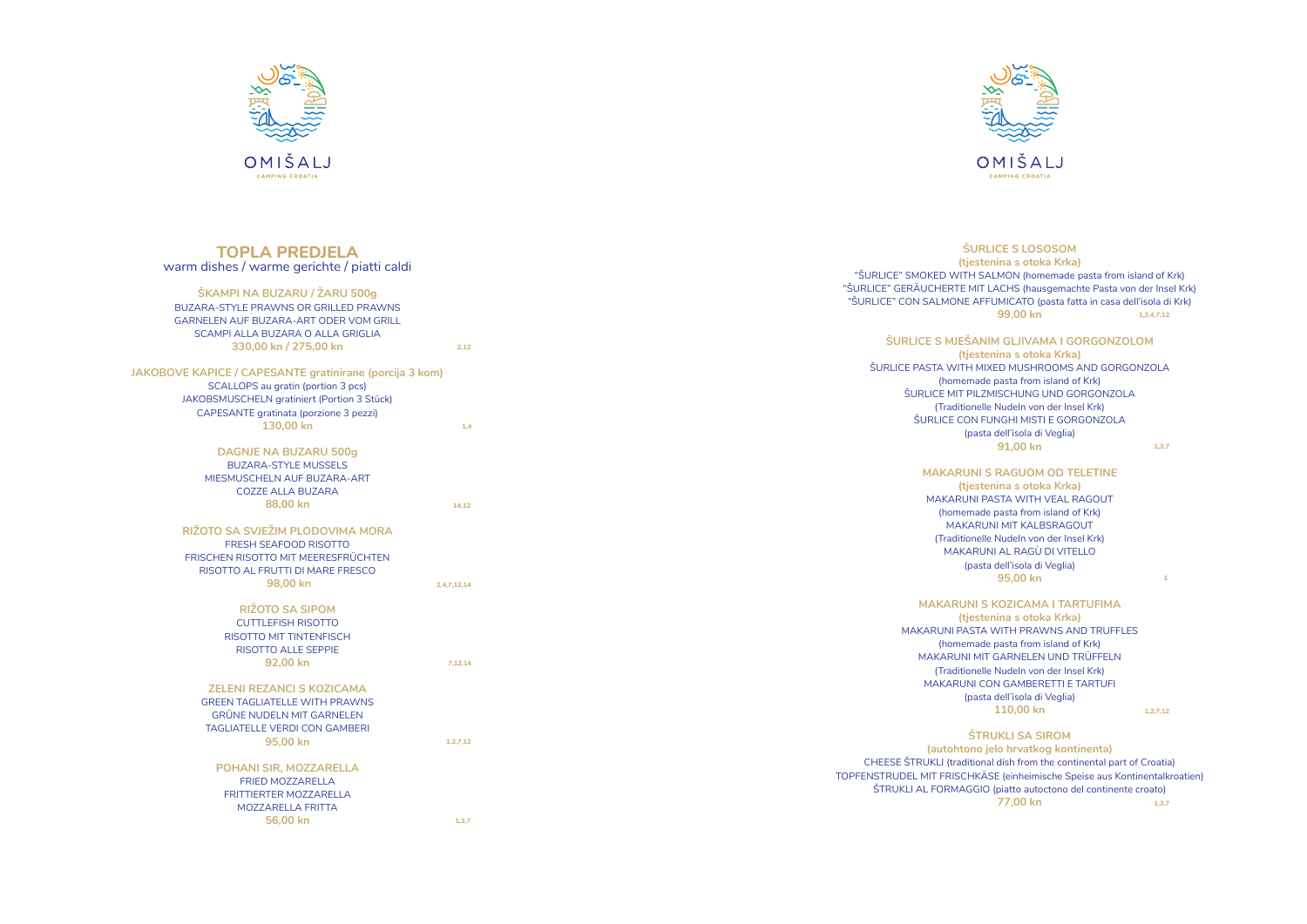# **MESO** meat / fleisch / carne

# **ODLEŽANI BIFTEK S ROŠTILJA, 250g,**

# **ODLEŽANI BIFTEK U UMAKU OD TARTUFA, 250g, kroketi**

**BEEF CUBES 250g, njoki, gorgonzola** BEEF CUBES, gnocchi, gorgonzola RINDFLEISCHWÜRFEL, Gnocchi, Gorgonzola DADINI DI MANZO, gnocchi, gorgonzola **190,00 kn**

# **RIP EYE STEAK, pečeno povrće i krumpir 300g**  RIB EYE STEAK, baked vegetables and potatoes RIB-EYE STEAK, Bratgemüse und Kartoffeln RIB EYE STEAK, verdure al forno e patate

**165,00 kn**

#### **SPARE RIBS, 500g, B.B.Q. umak aromatični krumpir** SPARE RIBS, BBQ sauce, flavoured potatoes SPARERIBS, Grillsauce, aromatische Kartoffeln CARRÉ, salsa BBQ, patate aromatiche **105,00 kn**

**povrće, aromatični krumpir** DRY-AGED GRILLED BEEFSTEAK, vegetables, aromatic potatoes DRY-AGED BEEFSTEAK VOM GRILL, Gemüse, aromatische Kartoffeln BISTECCA FROLLATA ALLA GRIGLIA, verdure, patate aromatiche **170,00 kn 7**

DRY-AGED BEEFSTEAK IN TRUFFLE SAUCE, potato croquettes DRY-AGED BEEFSTEAK IN TRÜFFELSAUCE, Kroketten BISTECCA FROLLATA IN SALSA TARTUFATA, crocchette di patate **195,00 kn 1,7,12**

**JANJEĆI RACKS, 250g, umak od kadulje, pire od celera**  RACK OF LAMB, sage sauce, celeriac mash LAMMRÜCKEN, Salbeisauce, Selleriepüree COSTOLETTE DI AGNELLO, salsa alla salvia, purè di sedano rapa **176,00 kn 7**



# BURGER / pommes frites (beef, cheese, lettuce, tomato, onion, pastry) BURGER / Pommes (Rindfleisch, Käse, Salat, Tomaten, Zwiebeln, Brötchen) BURGER / patatine fritte (carne di manzo, formaggio, lattuga, pomodoro, cipolla, panino) **TELEĆI PANIRANI ODREZAK, 200 g krumpirići, brusnice (biftek, panirani teleci steak, spare rips, pileći file, čevapčići, povrće, krumpir)** (beefsteak, breaded veal steak, spare ribs, chicken fillet, ćevapčići, vegetables, potatoes) (Beefsteak, paniertes Kalbssteak, Spareribs, Hähnchenbrustfilet, Ćevapčići, (bistecca, steak di vitello panato, carré, filetto di pollo, ćevapčići, verdure, patate)



# **ĆEVAPČIĆI 250g, krumpirići**  ĆEVAPČIĆI / pommes frites, onion, ajvar sauce ĆEVAPČIĆI / Pommes, Zwiebel, ajvar sauce ĆEVAPČIĆI / patatine fritte, cipolla, salsa ajvar BREADED VEAL STEAK, French fries, cranberries PANIERTES KALBSSTEAK, Kartoffeln, Preiselbeeren STEAK DI VITELLO PANATO, patatine, mirtillo rosso americano **PILEĆI FILE, 200g u kremastom umaku, riža**  CHICKEN FILLET in a creamy sauce with rice HÄHNCHENBRUSTFILET in Cremesauce, Reis FILETTO DI POLLO in salsa cremosa, riso FLEISCHPLATTE für 2 Personen



# **BURGER 250g, krumpirići 79,00 kn 83,00 kn 120,00 kn 98,00 kn MESNA PLATA, 2 osobe**  MEAT PLATTER, for 2 persons Gemüse, Kartoffeln) PIATTO DI CARNE, 2 persone **320,00 kn 1,3,7,11 1,3 7 1,3**

**1,7**

**7**

# **GLAVNA JELA**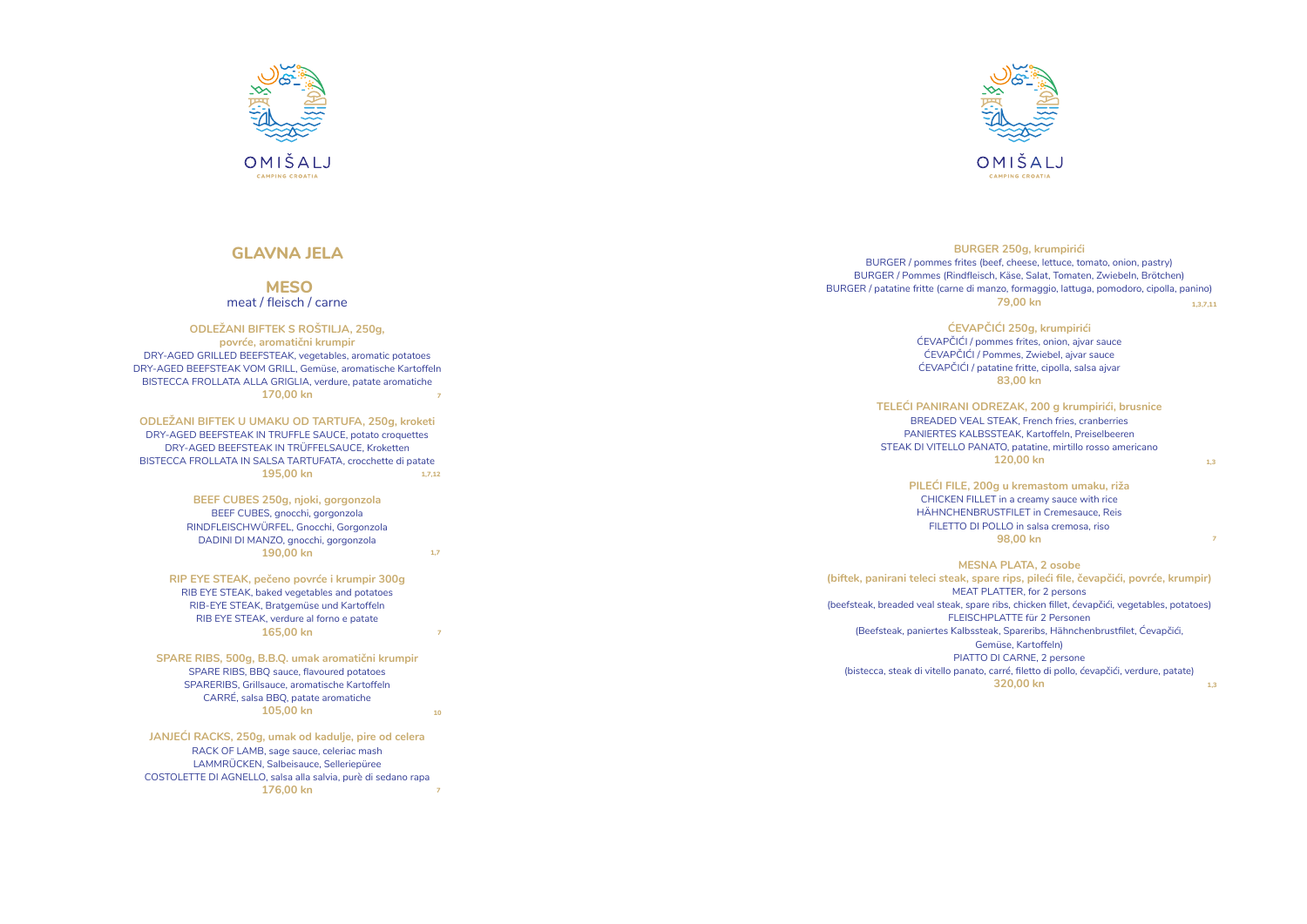FRITTO MISTO, frittiertes Fischfilet, Garnelen, Calamari, Pommes frites, Sauce

FRITTURA DI PESCE, filetto di pesce fritto, gamberetti, calamari, patatine fritte, salsa (fish 125 g, prawns, mussels, tuna, fried calamari, mackerel fillet, scallops, chard with potatoes)





**TUNA STEAK, aceto krem umak, kroketi**  TUNA STEAK, balsamic vinegar cream sauce, potato croquettes THUNFISCHSTEAK, Balsamico-Cremesauce, Kroketten STEAK DI TONNO, salsa cremosa di aceto balsamico, crocchette di patate **159,00 kn FILE SKUŠE, umak od joguta i limete, njoki**  MACKEREL FILLET, yoghurt and lime sauce, gnocchi MAKRELENFILET, Joghurt- und Limettensauce, Gnocchi FILETTO DI SGOMBRO, salsa allo yogurt e lime, gnocchi **126,00 kn RIBLJA FRITURA, prženi file ribe, kozice, lignje, pomfrit, umak** FRITTO MISTO, fried fish fillet, prawns, calamari, French fries, sauce **105,00 kn LIGNJE NA ŽARU, blitva sa krumpirom**  GRILLED CALAMARI, swiss chard GEGRILLTER CALAMARI, Mangold mit Kartofeln CALAMARI GRIGLIATI, bietola con patate **96,00 kn PRŽENE LIGNJE, krumpirići** FRIED CALAMARI, pommes frites, tartar sauce FRITTIERTE CALAMARI, Pommes, Tartarsauce CALAMARI FRITTI, patatine fritte, salsa tartara **96,00 kn RIBLJI PLADANJ, 2 osobe (riba 125g, škampi, dagnje, tuna, pržene lignje, file skuše, kapesante, blitva s krumpirom)** FISH PLATTER, for 2 persons FISCHPLATTE für 2 Personen (Fisch 125 g, Garnelen, Miesmuscheln, Thunfisch, frittierte Calamari, Makrelenfilet, Jacobsmuscheln, Mangold mit Kartoffeln) PIATTO DI PESCE, 2 persone (pesce 125 g, scampi, cozze, tonno, calamari fritti, filetto di sgombro, capesante, bietole e patate) **390,00 kn 1,3,7,11 1,3,4,7 1,2,3,4 14 1,3,14 1,4,14**

# **RIBA** fish / fisch / pesce

**RIBA 1. KATEGORIJE, 1 kg, ROŠTILJ, PEĆNICA**  FIRST-CLASS FISH, GRILL, OVEN FISCH DER 1. KLASSE, GRILL, BACKOFEN PESCE DI 1a CATEGORIA, ALLA GRIGLIA, AL FORNO **550,00 kn 12**

#### **MANEŠTRA, RAGU OD HOBOTNICE leća, bob, mrkva, palenta**

**RIBA 2. KATEGORIJE, 1 kg, ROŠTILJ, PEĆNICA**  SECOND-CLASS FISH, GRILL, OVEN FISCH DER 2. KLASSE, GRILL, BACKOFEN PESCE DI 2a CATEGORIA, ALLA GRIGLIA, AL FORNO **450,00 kn 12**

MANEŠTRA STEW, OCTOPUS RAGOUT lentils, fava beans, carrots, polenta MANEŠTRA EINTOPF, TINTENFISCHRAGOUT Linsen, Ackerbohnen, Möhren, Polenta MINESTRA, RAGÙ DI POLPO lenticchie, fave, carote, polenta **95,00 kn**

**BRANCIN IZ PEĆNICE 400g, krumpir, povrće** BAKED SEA BASS, potatoes, vegetables WOLFSBARSCH AUS DEM BACKOFEN, Kartoffeln, Gemüse BRANZINO AL FORNO, patate, verdure **138,00 kn 12**

**LAZANJE OD RIBE, brancin file,** 

**dimljeni losos, holandski umak** SEAFOOD LASAGNE sea bass fillet, smoked salmon, Hollandaise sauce LASAGNE MIT MEERESFRÜCHTEN Filet vom Wolfsbarsch, Räucherlachs, Hollandaise LASAGNE AL PESCE filetto di branzino, salmone affumicato, salsa olandese **165,00 kn 3,4,7,10**

**1,12,14**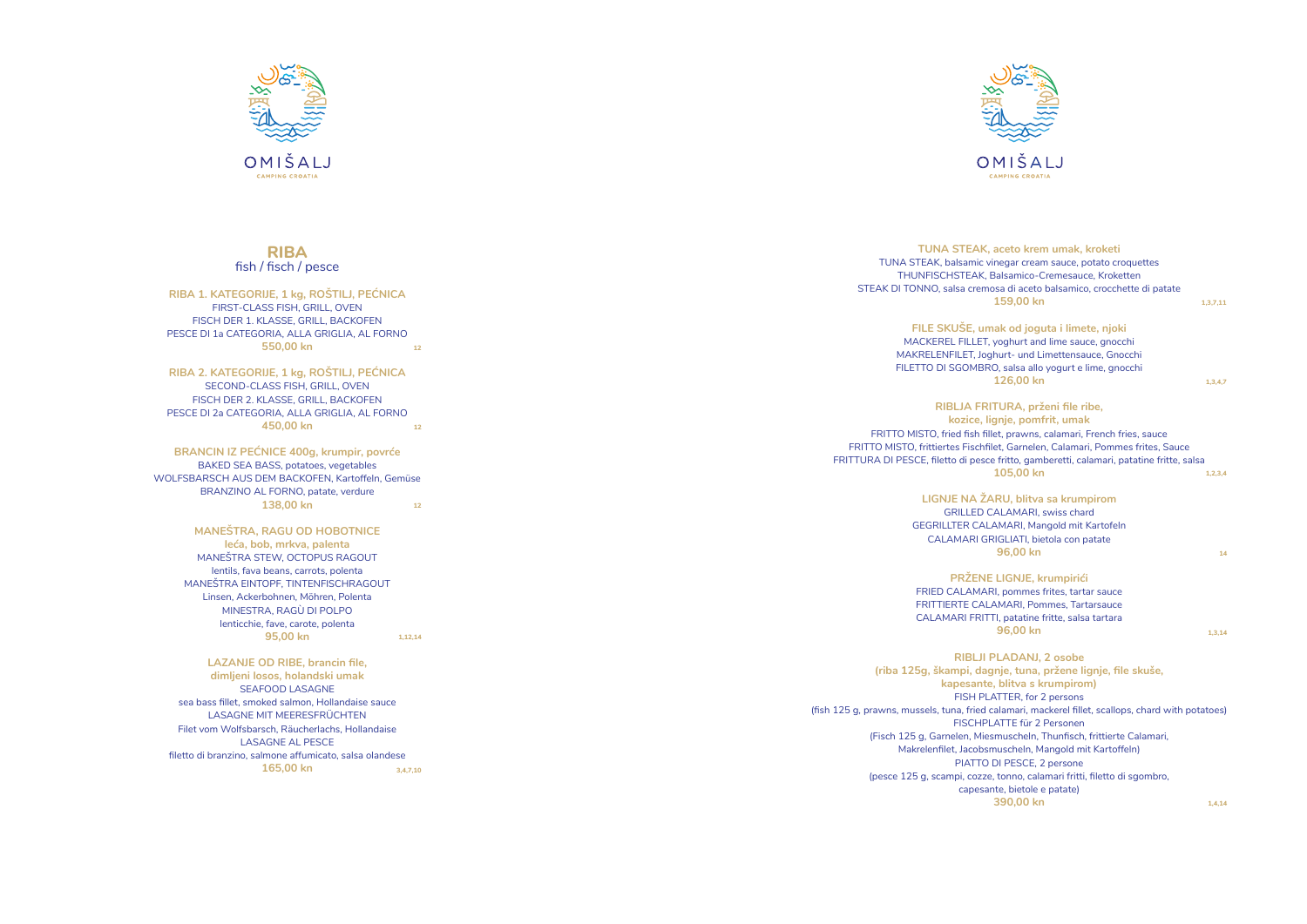

# **VEGANSKA JELA** vegan dishes / veganische speisen / piatti vegani

# **TOFU NA ROŠTILJU, povrće, humus**

GRILLED TOFU, vegetables, hummus TOFU VOM GRILL, Gemüse, Hummus TOFU ALLA GRIGLIA, verdure, hummus **69,00 kn**

**POVRĆE S ROŠTILJA**  GRILLED VEGETABLES, sauce GEMÜSE VON GRILL, Sauce VERDURA ALLA GRIGLIA, salsa **59,00 kn**

**DJEČJA JELA**

children's menu / kindermenü / menu bambini

**SORBETO CLASS** 



OMIŠALJ CAMPING CROATIA

#### **PANIRANI PILEĆI FILE, krumpirići**  CHICKEN NUGGETS / pommes frites (ketchup, mayonnaise)

**RIŽOTO S LISNATIM SALATAMA, pesto od kikirikia**  RISOTTO WITH LEAFY GREENS, peanut pesto RISOTTO MIT BLATTSALAT, Pesto mit Erdnüssen RISOTTO CON LATTUGA IN FOGLIA, pesto alle arachidi **77,00 kn 5**

**TJESTENINA S VRHNJEM** 

CREAM PASTA NUDELN MIT RAHMSAUCE PASTA ALLA PANNA **45,00 kn**

**ŠPAGETI BOLOGNESE**  SPAGHETTI BOLOGNESE

 **48,00 kn** 

# **DESERTI** desserts / dessert / dolci

**48,00 kn PRUTIĆI OD POVRĆA, umak**  VEGETABLE STICKS, sauce GEMÜSESTÄBCHEN, Sauce BASTONCINI DI VERDURE, salsa **45,00 kn 1,3**

| TIRAMISU U ČAŠI (in glass)<br>30,00 kn                                                                             | 1, 3, 7 |
|--------------------------------------------------------------------------------------------------------------------|---------|
| ČOKOLADNI MOUSSE<br><b>CHOCOLATE MOUSSE</b><br><b>SCHOKOLADENMOUSSE</b><br><b>MOUSSE AL CIOCCOLATO</b><br>38,00 kn | 1, 3, 7 |
| <b>VOĆNI TART</b><br><b>FRUIT TART</b><br><b>OBSTKUCHEN</b><br><b>TART ALLA FRUTTA</b><br>33,00 kn                 | 1,3,7   |
| <b>DNEVNI KOLAČ</b><br><b>DAILY CAKE</b><br><b>TÄGLICHER KUCHEN</b><br><b>DOLCE DI GIORNO</b><br>30,00 kn          |         |
| SORBETO OD VOĆA<br><b>FRUIT SORBET</b><br><b>FRÜCHTESORBET</b><br><b>SORBETTO ALLA FRUTTA</b><br>35.00 kn          | 7       |
| TO CLASSIC (limun, pjenušac, vodka)<br>28,00 kn                                                                    | 12      |

**6**

**1**

**1,7**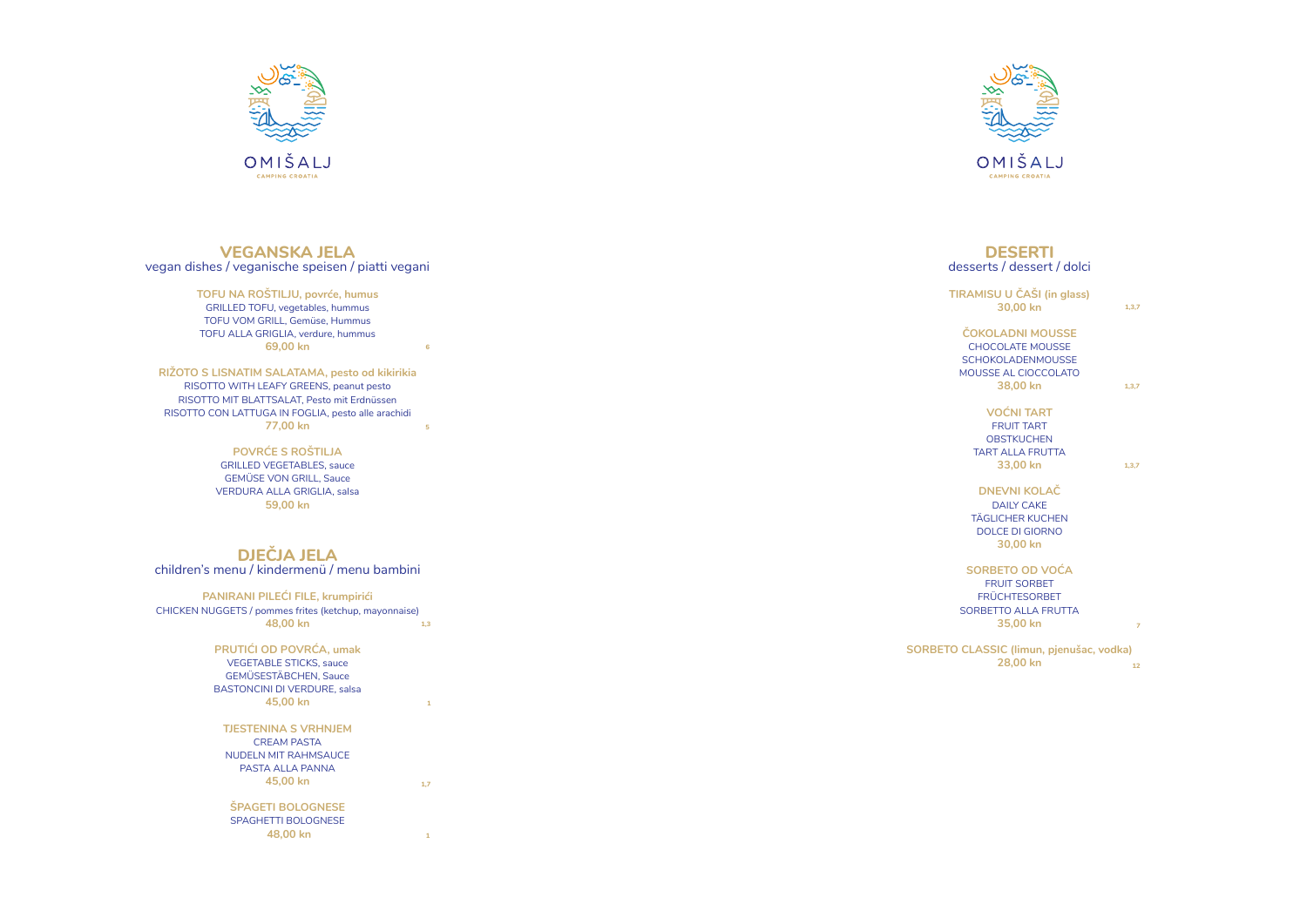

# **PIZZA**

#### **MARGHERITA**

**(rajčica umak, mozzarella, maslina, bosiljak)** tomato sauce, mozzarella chesse, olive, basil Tomatensauce, Mozzarella, Olive, Basilikum pelati, mozzarella, oliva, basilico **55,00 kn**

#### **QUATRO FORMAGGI**

#### **MISTA**

**(rajčica umak, mozzarella,šunka, šampinjoni, maslina, origano)** tomato sauce, mozzarella cheese, ham, champignons, olive, oregano Tomatensauce, Mozzarella, Shinken, Champignons, Olive, Oregano pelati, mozzarella, prosciutto, funghi, oliva, origano **66,00 kn**

#### **CAPRICCIOSA**

## **BIANCA**

**(vrhnje, ricotta, mozzarella, panceta, maslina, origano)** cream, ricotta cheese, mozzarella cheese, bacon, olive, origano Sahne, Ricottakäse, Mozzarella, Speck, Olive, Origano panna, ricotta, mozzarella, pancetta, oliva, origano **66,00 kn**

### **OMIŠALJ**

**(rajčica umak, mozzarella, gorgonzola,ricotta, grana padano, maslina, origano)** tomato sauce, mozzarella cheese, gorgonzola cheese, ricotta cheese, grana padano cheese, olive, oregano Tomatensauce ,Mozzarella, Gorgonzola, Ricottakäse, Grana Padano, Olive, Oregano pelati, mozzarella, gorgonzola, ricotta, grana padano, oliva, origano **67,00 kn 1,7**

**(rajčica umak, mozzarella, šunka, šampinjoni, artičoke, maslina, origano)** tomato sauce, mozzarella cheese, ham, champignons, artichoke, olive, oregano Tomatensauce, Mozzarella, Shinken, Champignons, Artischocken, Olive, Oregano pelati, mozzarella, prosciutto, funghi, carciofi, oliva, origano **69,00 kn 1,7**

**(rajčica umak, mozzarella, svježa rajčica, repovi kozica, maslina, bosiljak)** tomato sauce, mozzarella cheese, fresh tomato, prawns, olive, basil Tomatensauce, Mozzarella, frishe Tomaten, Garnelen, Olive, Basilikum pelati, mozzarella, pomodori freschi, gamberi, oliva, basilico **85,00 kn 1,2,7**



#### **VEGETARIANA (rajčica umak, mozzarella, povrće razno, šampinjoni, origano, maslina, svježi bosiljak)** tomato sauce, mozzarella cheese, various vegetables, champignons, olive, oregano Tomatensauce, Mozzarella, Gemüse, Champignons, Olive, Oregano pelati, mozzarella, verdura mista, funghi, oliva, origano **60,00 kn PROSCIUTO (rajčica umak,pršut, mozzarella, rukola, maslina, origano)** tomato sauce, mozzarella cheese, prosciutto, olive, oregano Tomatensauce, Mozzarella, Rohschinken, Olive, Oregano pelati, mozzarella, prosciutto crudo, oliva, origano **76,00 kn GOLDEN ISLAND (rajčica umak, mozzarella, šunka, panceta, paprika, kukuruz, češnjak, vrhnje, maslina, origano)** tomato sauce, mozzarella cheese, ham, bacon, peppers, corn, garlic, cream, olive, oregano Tomatensauce, Mozzarella, Schinken, Speck, Paprika, Mais, Knoblauch, Sahne, Olive, Oregano pelati, mozzarella, prosciutto, pancetta, pepe, mais, aglio, panna, oliva, origano **75,00 kn DIAVOLA (rajčica umak, mozzarella, pikantna salama,panceta, luk, feferoni, tabasco, kiselo vrhnje, maslina, origano)** tomato sauce, mozzarella cheese, spicy salami, pepperoni, olive, oregano Tomatensauce, Mozzarella, scharfe Salami, Peperoni, Olive, Oregano pelati, mozzarella, prosciutto, salame piccanti, pepperoni, oliva, origano **75,00 kn CALZONE (rajčica umak, mozzarella, šunka,šampinjoni, ricotta, maslina, origano)** tomato sauce, mozzarella cheese, ham, champignons, ricotta cheese, olive, oregano Tomatensauce, Mozzarella, Shinken, Champignons, Ricottakäse, Olive, Oregano pelati, mozzarella, prosciutto, funghi, ricotta, oliva, origano **69,00 kn NICOLA (umak rajčica, mozzarella, sušeni ombolo, šampinjoni, masline, feta sir, dimljene dagnje)** tomato sauce, mozzarella, prosciutto, champignons, olive, feta sheese, smoked mussels Tomatensauce, Mozzarella, Schinken, Champignons, Olive, Fetakäse, Geraucherte, Miesmushlen pelati, mozzarella, prosciutto, funghi, oliva, formaggio feta, coze affumicate **75,00 kn 1,7 1,7 1,7 1,7 1,7 1,7**

**1,7**

**1,7**

**1,7**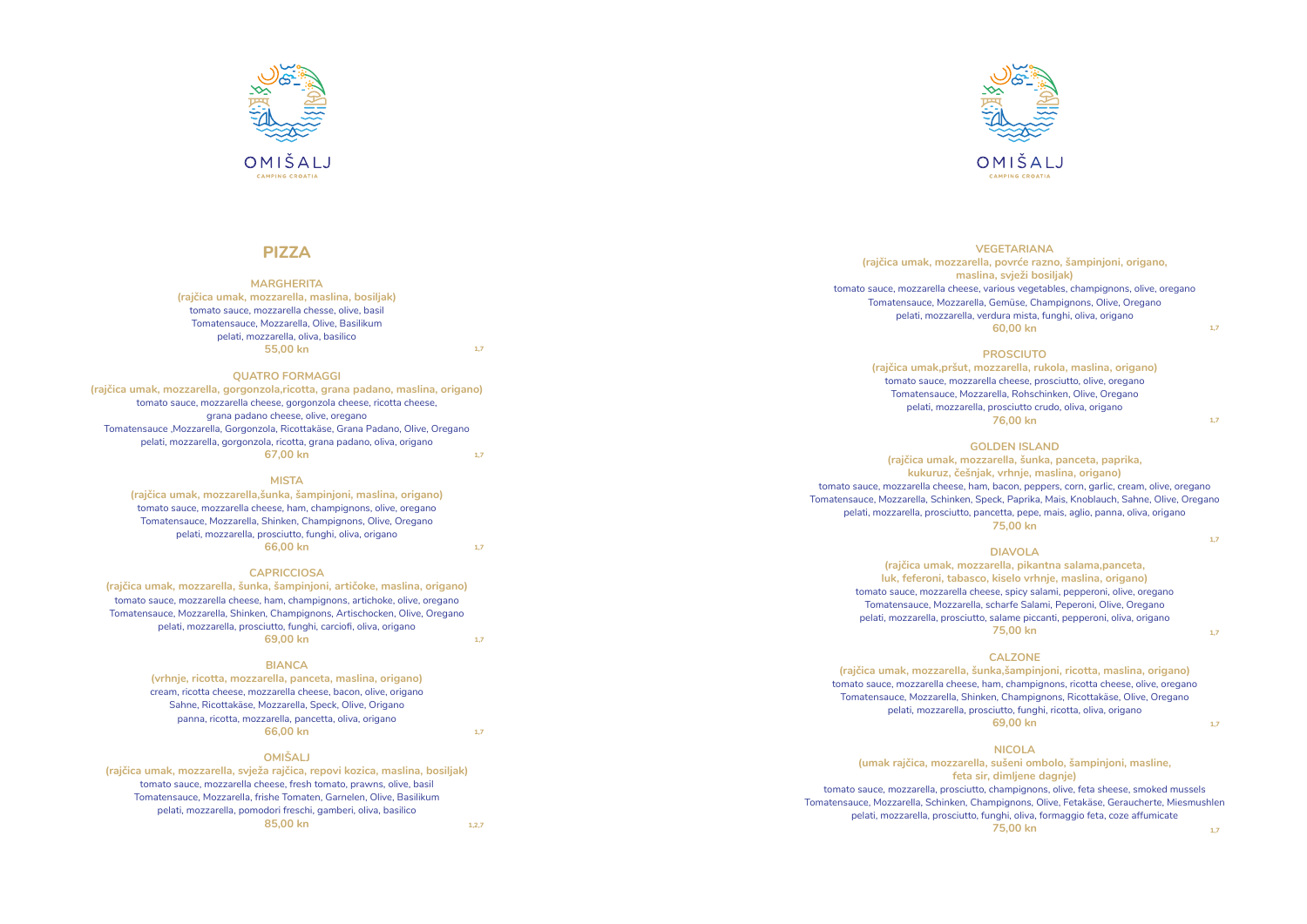

#### **MARIS**

**(rajčica umak, mozzarella, inćuni, kozice, losos, dimljena tuna, češnjak, maslina, origano)** tomato sauce, mozzarella cheese, anchovies, prawns, salmon, smoked tuna carpaccio, garlic, olive, oregano Tomatensauce, Mozzarella, Sardellen, Garnelen, Lachs, Carpaccio von geräuchertem Thunfisch, Knoblauch, Olive, Oregano pelati, mozzarella, acciughe, gamberi, salmone, carpaccio di tonno affumicato, aglio, oliva, origano **92,00 kn**

#### **PIZZA TRUFFELS SLOOOW**

**(rajčica umak, mozzarella, šunka, salama od vepra, puževi, pršut, feta sir, češnjak, kapari, tartufi, riga)** tomato sauce, mozzarella, escargot, prosciutto, boar salami, feta cheese, garlic, capers, truffles, arugula Tomatensauce, Mozzarella, Schnecken, Rohschinken Wildscweinwurst, Feta-Käse, Knoblauch, Kapern, Trüffeln, Rucola pelati, mozzarella, lumache, prosciutto, salami di cinghialle, formaggio feta, aglio, capperi, tartufi, rucola **288,00 kn**

> **PIZZA NUTELA 40,00 kn**

> > **FOCACCIA**

**(češnjak)** garlic / Knoblauh / aglio **28,00 kn**

# **PIZZA KRUH**

pizza bread **15,00 kn**

#### **SALAT BAR**

**(dnevni izbor salata i raznih dresinga)** SALAD BAR (daily selection of salads and various dressings) SALAT BAR (tägliche Auswahl verschiedener Salate und Dressings) BUFFET DI INSALATE (selezione giornaliera di insalate e vari condimenti) **29,00 kn**

# **DODACI NA PIZZU** extras on pizza

**JAJE**  Egg / Ei / uovo **6,00** 

# **ŠUNKA, SALAMA, ŠPEK, ŠAMPINJONI, POVRĆE, MASLINE, ARTIČOKE, VRHNJE** ham / salami / bacon / champignons / various vegetables / olives / artichokes / cream Schinken / Salami / Speck / Pilze / Gemüse / Oliven / Artischocken / Sahne prosciutto / salame / pancetta / funghi / verdura / olive / carciofi / panna

**8,00 kn**

# **MOZZARELLA, GORGONZOLA, GRANA PADANO, PRŠUT, PIKANTNA SALAMA**

Mozzarella cheese / gorgonzola cheese / grana padano cheese / prosciutto / spicy salami Mozzarella / Gorgonzola / Grana Padano / Prosciutto / scharfe Salami Mozzarella / gorgonzola / grana padano / prosciutto crudo / salame piccanti **10,00 kn**

# **TUNA, MARINIRANI INĆUNI, DIMLJENA TUNA**

Anchovies / smoked tuna Sardellen / geräucherter Thunfisch Asciuge / tonno affumicato **15,00 kn**

# **PIZZA PRILOZI** pizza side dishes / pizza beilage / pizza contorni

**MASLINE** / olives / Oliven / olive **15,00 kn FEFERONI** / pepperoni / Pfefferoni / pepperoni **10,00 kn KISELI KRASTAVCI** / pickles / Gewürzgurken / cetrioli sottaceto **10,00 kn UMAK OD RAJČICE** / tomato sauce / Tomatensauce / pelati **10,00 kn MAJONEZA** / mayonnaise / Mayonnaise / maionese **10,00 kn VRHNJE** / cream / Sauerrahm / panna **10,00 kn TARTAR UMAK** / tartar sauce / Sauce Tartar / salsa tartara **10,00 kn TRŠĆANSKI UMAK** / garlic sauce / Knoblauhsauce / pesto Triestino **10,00 kn**





**1,2,4,7**

**1,7**

**1,7**

**1**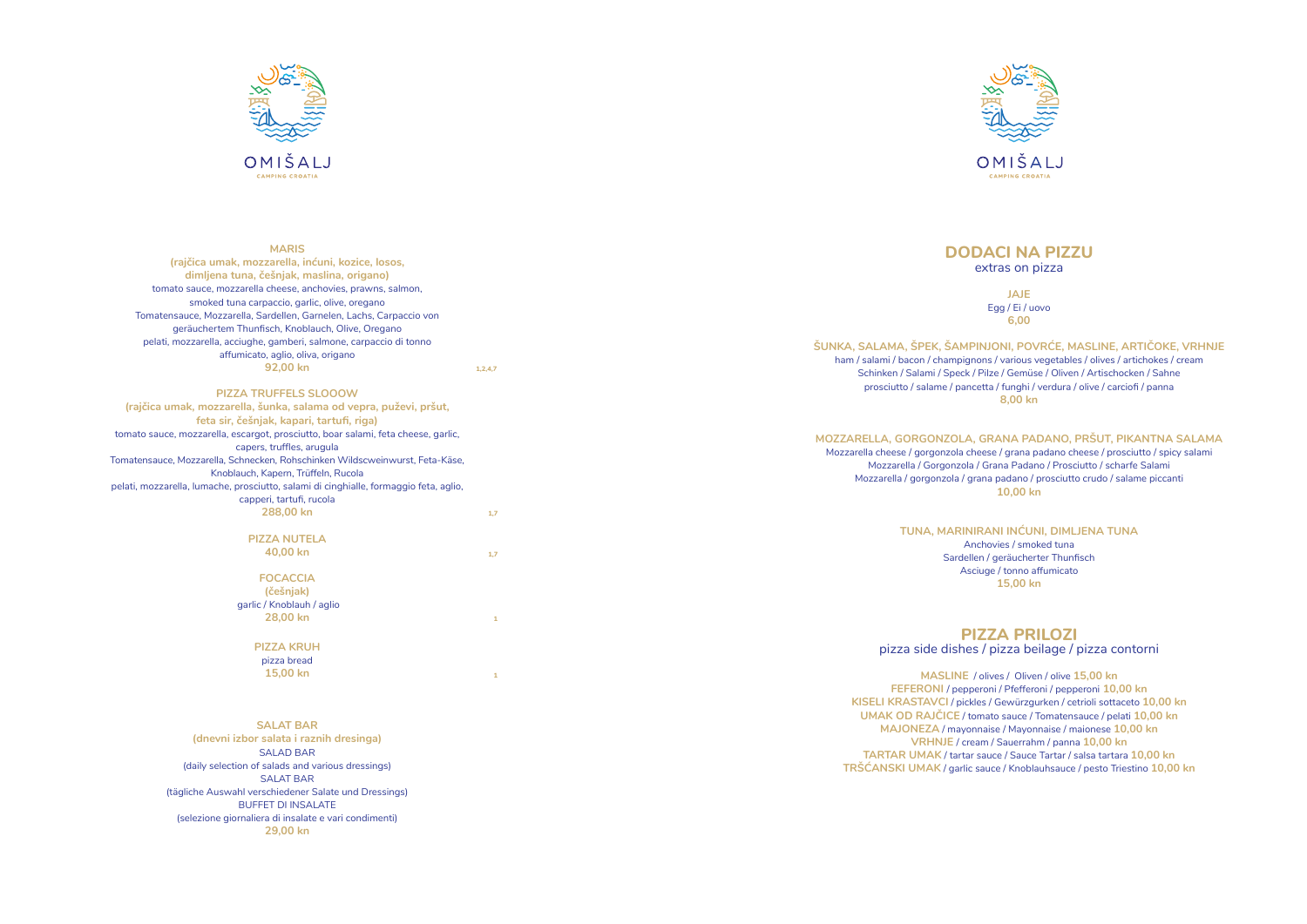| <b>RUM</b>                                 |       | kn           |
|--------------------------------------------|-------|--------------|
| Ron Zacapa XO                              | 0.031 | 89,00        |
| Ron Zacapa 23                              | 0.031 | 68,00        |
| Bacardi, Havana Club                       | 0,031 | 21,00        |
| <b>WHISKY / WHISKEY</b>                    |       |              |
| <b>Chivas Regal - Scotch whisky</b>        | 0.031 | 38,00        |
| Johnnie Walker Black Label - Scotch whisky | 0.031 | 38,00        |
| Jameson - Irish whiskey                    | 0.031 | 26,00        |
| Jack Daniel's - whiskey                    | 0.031 | 26,00        |
| <b>COGNAC</b>                              |       |              |
| $112222221110$ Montall $100$               | ורח ח | <b>24.00</b> |

| <b>RUM</b>                  |  |
|-----------------------------|--|
| <b>Ron Zacapa XO</b>        |  |
| Ron Zacapa 23               |  |
| <b>Bacardi, Havana Club</b> |  |
|                             |  |
| <b>WHISKY / WHISKEY</b>     |  |

# **COGNAC**

**Hennessy VS, Martell VS** 

# **BEZALKOHOLNA PIĆA / NON – ALCOHOLIC BEVERAGES / ALKOHOLFREIEN GETRÄNKEN / BEVANDE ANALCOLICHE**



OMIŠALJ CAMPING CROATIA

| Coca Cola, Coca Cola Zero,                                                                                                                                                                                                                                       |       |       |
|------------------------------------------------------------------------------------------------------------------------------------------------------------------------------------------------------------------------------------------------------------------|-------|-------|
| <b>Fanta, Sprite, Cockta</b>                                                                                                                                                                                                                                     | 0.251 | 20,00 |
| Schweppes (Bitter Lemon, Tonic Water, Tangerine)                                                                                                                                                                                                                 | 0,251 | 20,00 |
| <b>Tonic Water - Fever Tree</b>                                                                                                                                                                                                                                  | 0,201 | 30,00 |
| <b>Red Bull</b>                                                                                                                                                                                                                                                  | 0,251 | 30,00 |
| Pago                                                                                                                                                                                                                                                             | 0,201 | 20,00 |
| Naranča / orange / Orange / arancia<br>Jabuka / apple / Apfel / mela<br>Crni Ribiz / black currant / Johannisbeere / ribes nero<br>Marelica / apricot / Aprikose / albicocca<br>Ananas / pineapple / Ananas / ananas<br>Jagoda / strawberry / Erdbeere / fragola |       |       |
| Cedevita                                                                                                                                                                                                                                                         | 0.201 | 15.00 |
| Naranča / orange / Orange / arancia<br>Limun / lemon / Zitrone / lemone                                                                                                                                                                                          |       |       |
| Cijeđena naranča<br>squeezed orange / frische Orange / spremuta di arancia                                                                                                                                                                                       | 0.201 | 25,00 |
| Cijeđeni grejp<br>squeezed grape fruit / frische Grapefruit / spremuta di pompelmo                                                                                                                                                                               | 0.201 | 25,00 |
|                                                                                                                                                                                                                                                                  |       |       |



| <b>PICA</b><br>drinks / getränken / bibite        |       | kn     |
|---------------------------------------------------|-------|--------|
| <b>APERITIV / APERITIV / APERITIV / APERITIVO</b> |       |        |
| Prosecco Villa Sandi                              | 0,201 | 40,00  |
| <b>Aperol Spritz</b>                              | 0,151 | 34,00  |
| Campari Orange                                    | 0,151 | 30,00  |
| <b>Martini Bianco</b>                             | 0,101 | 25,00  |
| <b>KUĆNA OTVORENA VINA / WINE OF THE HOUSE</b>    |       |        |
| ŽLAHTINA VRBNIČKA (bijelo/white – suho/dry)       | 1,001 | 100,00 |
| GRAŠEVINA KRAUTHAKER (bijelo/white - suho/dry)    | 1,001 | 100,00 |
| ROSE (rose-suho/dry)                              | 1,001 | 100,00 |
| <b>MERLOT</b> (crveno - suho)                     | 1,001 | 100,00 |
| <b>VENUS (crveno - polusuho)</b>                  | 1,001 | 100,00 |
| PIVO / BEER / BIER / BIRRA                        |       |        |
| Ožujsko točeno                                    | 0,501 | 25,00  |
| Ožujsko točeno                                    | 0,301 | 18,00  |
| <b>Staropramen</b>                                | 0,331 | 18,00  |
| Stella Artois, Heineken                           | 0,331 | 20,00  |
| Leffe blond / bruin                               | 0,331 | 29,00  |
| <b>Franziskaner Weissbier</b>                     | 0,501 | 29,00  |
| Tomislav tamno / dark / dunkel / scurra           | 0,501 | 22,00  |
| Ožujsko Radler - limun / lemon / Zitrone / limone | 0,501 | 22,00  |
| Ožujsko Cool - bezalkoholno /                     | 0,501 | 22,00  |
| non-alcoholic / Alkoholfreies / analcolica        |       |        |
| LIKERI / LIQUERS / LIKORE / LIQUORI               |       |        |
| Pelinkovac, Vlahovac, Amaro 18, Julischka         | 0,031 | 14,00  |
| <b>Borovnička</b>                                 | 0,031 | 15,00  |
| Jägermaister, Campari, Sambuca, Amaro Ramazzotti  | 0,031 | 20,00  |
| RAKIJE / BRANDY / SCHNAPS / GRAPPA                |       |        |
| Travarica, Loza, Biska, Medica, Šljivovica        | 0,031 | 14,00  |
| Vilijamovka                                       | 0,031 | 20,00  |
| <b>VODKA - Smirnoff</b>                           | 0,031 | 21,00  |
| <b>GIN</b>                                        |       |        |
|                                                   |       |        |

# **Gordon's 0,03l 21,00 Mare, Hendrick's 0,03l 38,00**